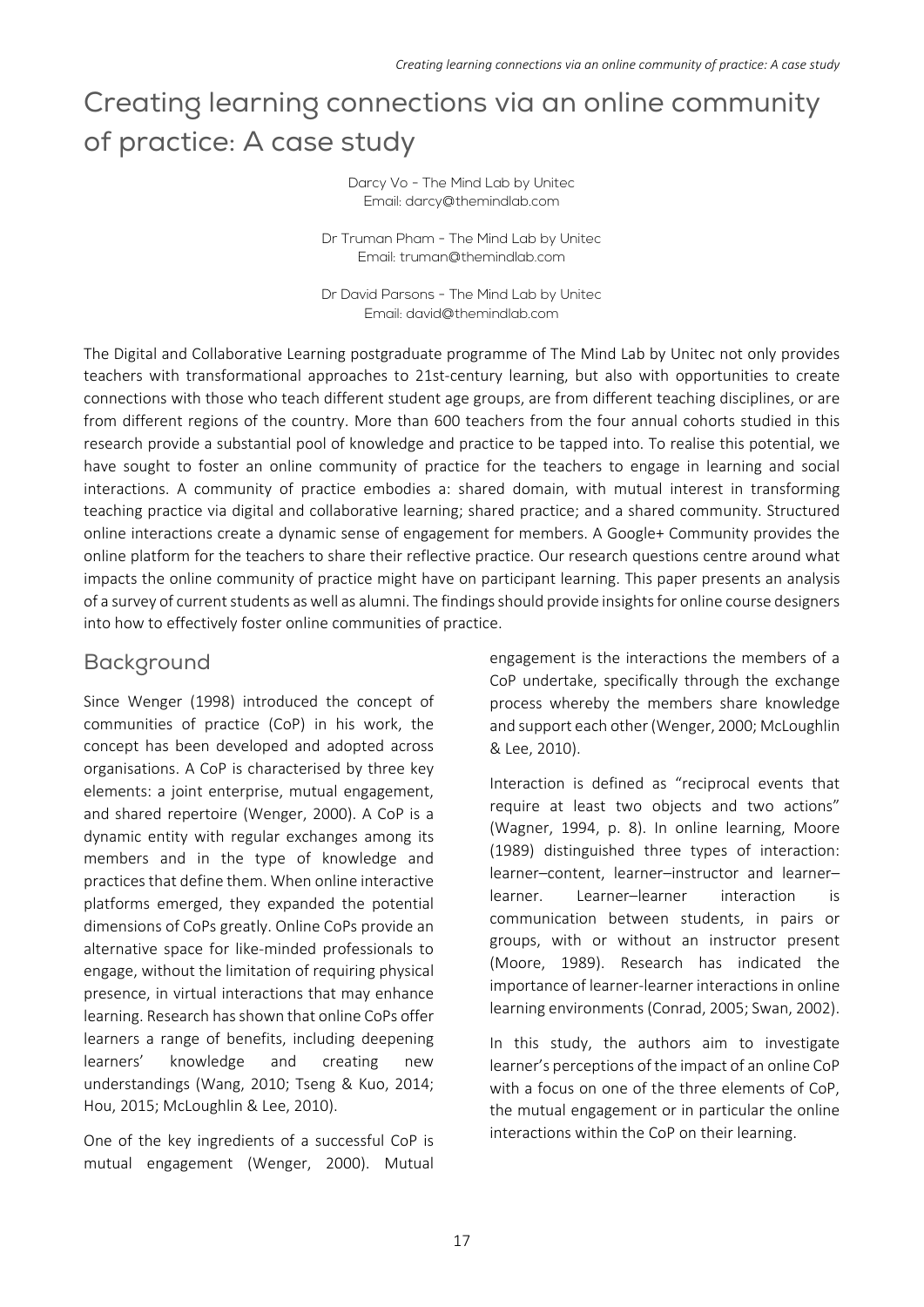# Methods

Background context, participants and method

The Digital and Collaborative Learning postgraduate programme of The Mind Lab by Unitec provides teachers, most of whom are in‐ service, with a robust upskilling programme to update their digital and leadership competencies for teaching a generation of digitally-immersed students. These teachers are from different teaching disciplines, work with different student age groups, and come from different regions of New Zealand. Of four courses in the programme, two are delivered mainly online. To foster learning experiences and sustain the social interaction of the participants, a Google+ (G+) community has been created for each cohort. All enrolled students are invited to join their relevant community (we will refer to these communities as TML G+ in the rest of the paper).

A survey was sent out to student cohorts from March 2015, July 2015, November 2015 and March 2016. Since a CoP requires three dimensions (joint enterprise, mutual engagement and shared repertoire) the survey questions were devised to ask the learners if they identified any domain of interest within TML G+ (joint enterprise), if they interacted in TML G+ in any way (mutual engagement) and if they used the shared resources of TML G+ (shared repertoire). Exclusion criteria were applied to responses that did not identify any domain of interest within TML G+, or reported no interaction in TML G+ in any way, or reported no usage of the shared resources in TML G+. The total number of responses after the exclusions was 103, about 10% of the total number of students from these four cohorts.

# Results

#### The online community of practice

In terms of the joint enterprise element, understandably the data shows the highest response was from the combined domain that included specialist areas of practice such as early childhood education or primary education, together with digital and collaborative learning,

which is the theme of the programme itself. Regarding mutual engagement, a majority of learners chose to interact with others on TML G+ by reading and commenting on other people's posts (95.2%), or replied to other comments once a week or more (97.1%); while only 32.4% shared their assessment work. When asked about their use of shared repertoire, the responses indicate that teachers utilised different types of shared resources. Of the respondents, 32.4% identified three common types of resources: educational tools; teaching techniques and ideas; and photos, images and videos shared by their fellow students in the programme. However, 29.4% of responses identified two types: educational tools, and teaching techniques and ideas. As a result, more than 60% of the respondents utilised at least two types of resources.

# Impacts of online interactions on learning

In this section of the survey, the participants were asked about their learning with regard to introducing new concepts and concept expansion; assessment clarification and motivation; challenging assumptions; and introducing new perspectives. The last question was phrased from a negative perspective as one measure of the reliability of the responses. The other questions were phrased from a positive perspective.

The first two questions looked at learning in relation to experience with assessment. Table 1 shows that 65% of the respondents agreed or strongly agreed that online interactions helped them in clarifying the assessment requirements, while only 13.6% disagreed or strongly disagreed. Additionally, 69% agreed/strongly agreed that online interactions encouraged them to work on the assessments, with 14.5% disagreeing or strongly disagreeing. This result is in accordance with other studies, which credit such social discussions with helping learners to share the challenges they face, and express support and encouragement for other students (Stepich & Ertmer, 2003); while in turn enhancing learning (Baab, 2004; Conrad, 2005). The participants in this postgraduate programme are often under pressure from work and study, which can lead to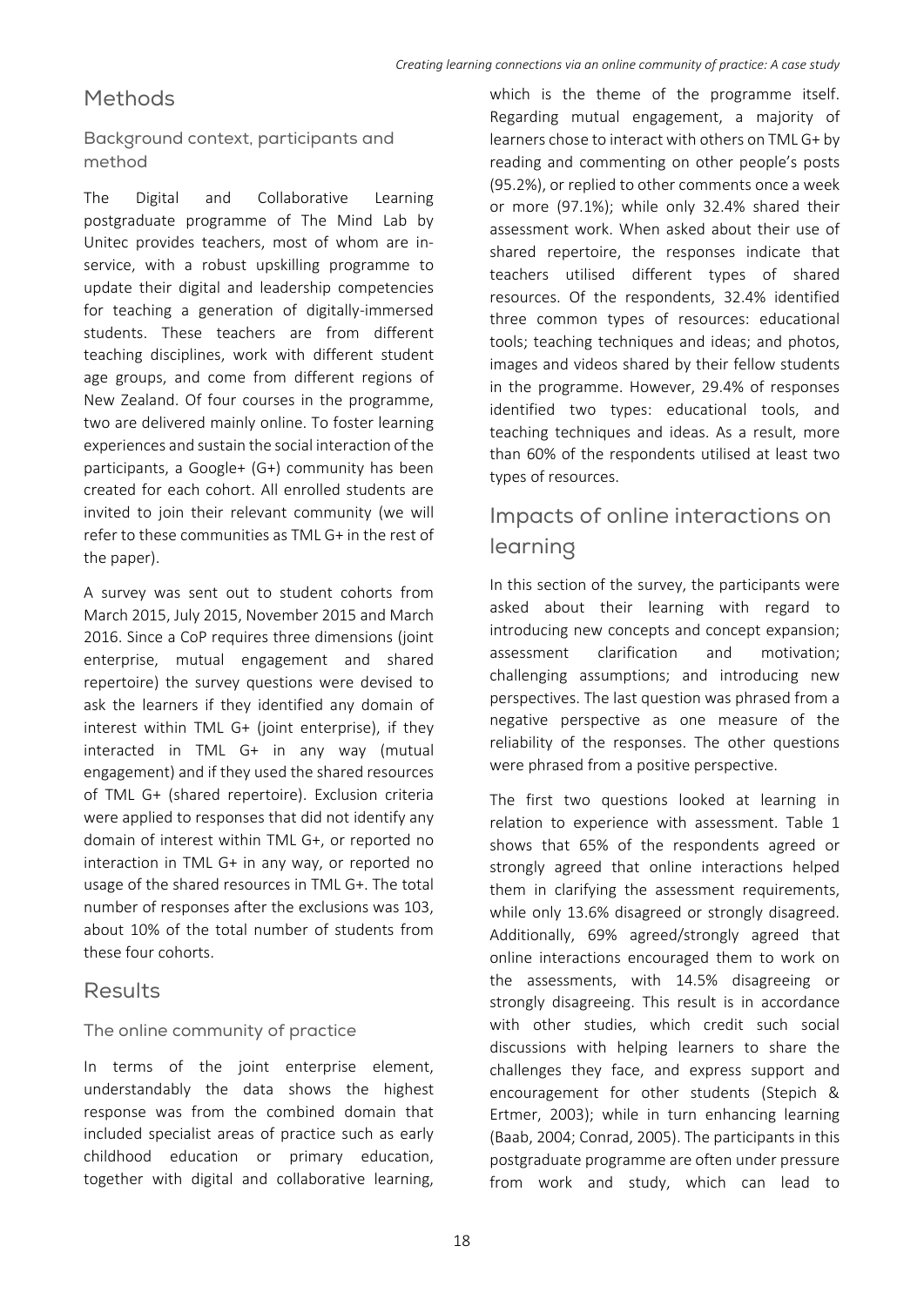demotivation and frustration with the amount of time and energy that needs to be invested in study and assessment. Online learning, on the one hand, gives the flexibility of time and space for the learners to self‐pace their work, but on the other hand it poses certain challenges for them, especially assessment‐related issues. In face‐to‐ face mode, students can easily ask questions and seek answers from the course facilitators, but asynchronous interaction in online environments can mean delays in students receiving feedback. Therefore, promoting peer support as advocated by Vygotsky's (1978) sociocultural learning theory, in the form of online interaction is an essential feature of online courses.

The rates of responses which agreed or strongly agreed that online interactions introduce or extend new concepts were 79.6% (introduce) and 74.8% (extend) respectively, while those who disagreed or strongly disagreed were only 2.9% and 4.8%. This result reflects Lave's (1991) social learning theory, in which she argues that learning occurs in social contexts and is achieved through interaction among practitioners. Knowledge is acquired when members of the community share interesting information and resources to introduce new concepts or extend existing ones.

Being in the profession for a long time can develop one's expertise but may also simply reinforce one's existing perspectives, which can lead to a building up of assumptions about other people and situations. The New Zealand Ministry of Education's research report on effective teacher professional development programme notes that it should include characteristics such as being introduced to new perspectives and challenged with problematic beliefs (Timperley, Wilson, Barrar & Fung, 2007). Therefore, one of the questions in the survey looked at learning in terms of whether social interactions in the online environment help to challenge any long standing assumptions that teachers might have. When asked this question, 66% of the respondents agreed or strongly agreed that this interaction helps them to challenge their own assumptions.

The value of another person's perspective is one of the key learning components in constructivist

learning theories (Anderson, 2003). The percentage of respondents who agreed/strongly agreed that online interactions provide a different perspective about their teaching practice was 72.8%, while only 7.8% disagreed/strongly disagreed.

The last item in the questionnaire related to the impacts of online interaction on learning. To ensure respondents' opinions were reliable, a negatively phrased question was used. With 72% responses disagreeing or strongly disagreeing that online interactions do not enhance learning, this result is quite consistent with earlier responses. Table 1 shows a summary of responses to the questions about the impacts of online interaction on learning during the postgraduate programme.

| Table 1: Responses to the questions about the  |
|------------------------------------------------|
| impacts of online interaction on participants' |
| learnina.                                      |

|                                                                 | Strongly agree and<br>agree | <b>Strongly disagree</b><br>and disagree | Neutral |
|-----------------------------------------------------------------|-----------------------------|------------------------------------------|---------|
| Clarifying assessment<br>requirements                           | 65%                         | 13.6%                                    | 21.4%   |
| Encouraging to work on<br>assessment                            | 69%                         | 14.5%                                    | 16.5%   |
| Introducing new concepts                                        | 79.6%                       | 2.9%                                     | 17.5%   |
| Extending concepts                                              | 74.8%                       | 4.8%                                     | 20.4%   |
| Challenging existing<br>assumptions                             | 66%                         | 8.8%                                     | 25.2%   |
| Providing a different<br>perspective about<br>teaching practice | 72.8%                       | 7.8%                                     | 19.4%   |
| NOT enhancing learning                                          | 8.7%                        | 72.9%                                    | 18.4%   |

#### Barriers to online interactions

Previous research shows that one of the factors that affects online interaction is time constraints (Ma, Friel, & Xing, 2014; Vonderwell & Zachariah, 2005). To reinforce this research, the results from the survey show that only around one third (34.9%) of the respondents agreed or strongly agreed that online interaction is time consuming, though a similar percentage disagreed/strongly disagreed with this statement (35%).

The strongest barrier to online interaction, according to the respondents, is feeling uncomfortable interacting online (48.5% agreed/strongly agreed). Goggins and Xing (2016) also mentioned social ability, which is the learner's capacity of being present and being connected with others in social contexts, and that this factor should be taken into consideration when designing models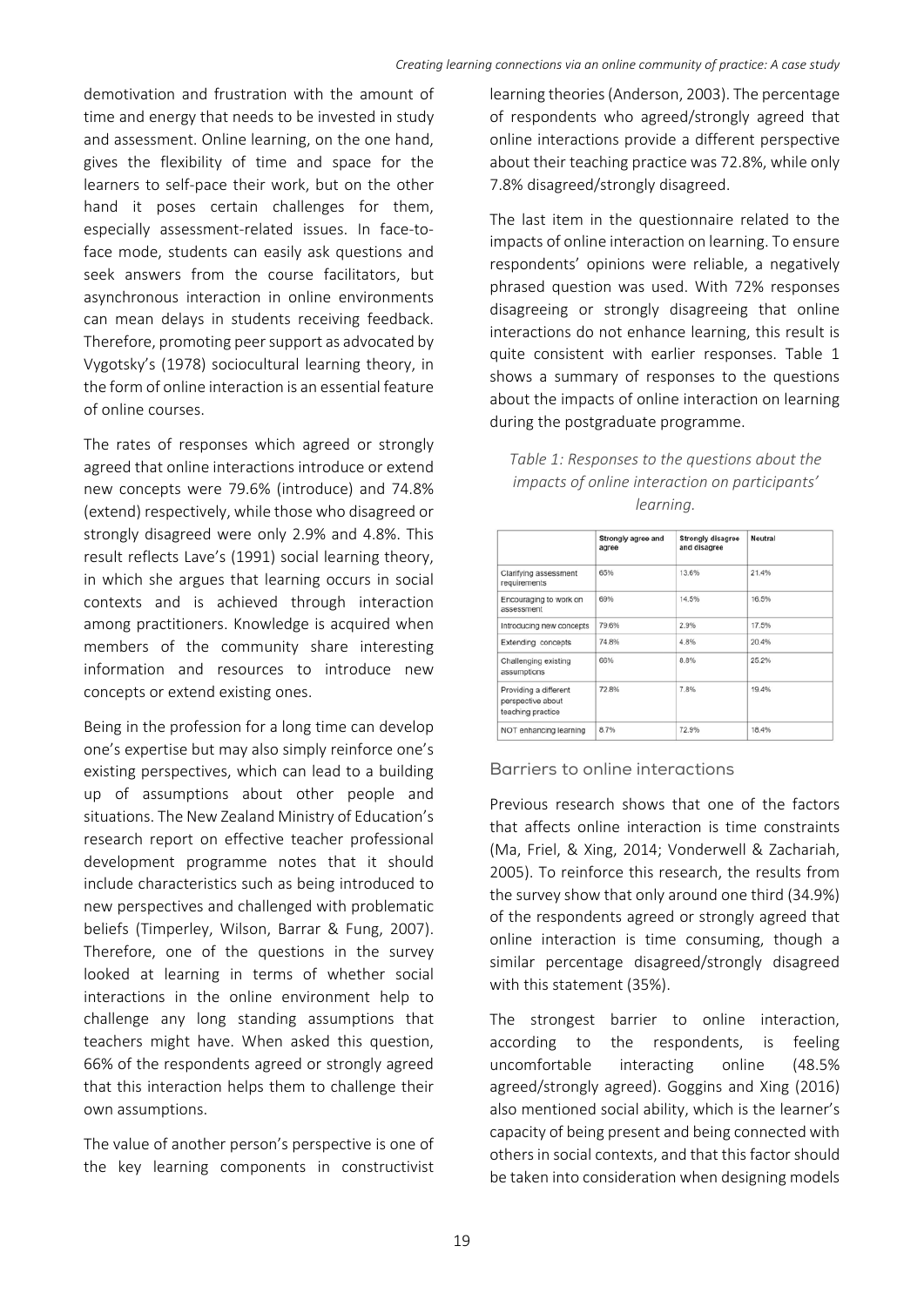for online discussions. Some of the participants in this programme may lack the confidence to engage in open dialogues on TML G+, especially those who have limited experience with virtual interaction environments. Some of the responses to the open‐ ended question "if you can identify any other barriers to your online interactions, please indicate these below" have revealed how they feared they would be judged by others on TML G+, as illustrated by the following comments:

 *"I need to grow confidence my problem with posting as I feel I will be judged and maybe look silly/dumb?!? That is my own personal issue though"*

 *"I find it hard to share as I am not use to putting my ideas out in a forum that everyone can comment on. It has taken a bit of courage to put myself out there"*

Another issue that hinders interaction is the difficulty in navigating TML G+, with 21.3% agreeing/strongly agreeing (see Table 2). Options for organising posts in G+ are relatively limited, especially when the learners are not granted the moderator's rights to create a personalised category to filter the posts in the community. Respondents commented that

 *"Some people post so often that the comments/posts of others are easily lost or go unnoticed"* 

 *"This is not user friendly, too hard to re‐locate posts on G+*".

This is aligned with Hara and Kling's (2000) and Goggins and Xing's (2016) research, which points out that the functionality of the online discussion system is one of the factors that can affect student satisfaction with online learning.

The survey included negatively phrased questions that asked if barriers to online interactions were either not relevant to assessment or to practice. Subsequently, 68.9% of the participants disagreed or strongly disagreed that they were not relevant to assessment, and 67% disagreed or strongly disagreed that they were not relevant to practice, with only 4.9% and 7.8% agreeing or strongly agreeing with these statements respectively. This result reflects some of the findings described

above, in which the learners believe that online interaction helps them in their assessment and learning.

Technical issues with posting on TML G+ were not regarded as a major problem that participants face when interacting online, with only 15.6% agreeing or strongly agreeing, and 64% disagreeing or strongly disagreeing. One reason for this could be that in the first two face‐to‐face courses of the programme, learners have been introduced to and familiarised themselves with the G+ platform.

*Table 2: Responses to the question about the barriers of online interaction during the postgraduate programme* 

|                                                          | Strongly agree and<br>agree | <b>Strongly disagree</b><br>and disagree | Neutral |
|----------------------------------------------------------|-----------------------------|------------------------------------------|---------|
| Time consuming                                           | 34.9%                       | 35%                                      | 30.1%   |
| Irrelevant to<br>assessments                             | 4.9%                        | 68.9%                                    | 26.2%   |
| Irrelevant to practice                                   | 7.8%                        | 67%                                      | 25.2%   |
| Technical issues with<br>posting on TML G+               | 15.6%                       | 64%                                      | 20.4%   |
| Difficult to navigate<br>the TML G+                      | 21.3%                       | 57.3%                                    | 21.4%   |
| Uncomfortable<br>interacting online<br>within the TML G+ | 48.5%                       | 25.3%                                    | 26.2%   |

Sustained engagement with online interactions in online communities

The courses have been designed with the intention of maximising participants' learning. Creating TML G+ communities and encouraging the participants to join the online dialogue is just a first step towards a continuing lifelong learning journey. It is important that online interactions continue to thrive even after the participants complete the programme. Therefore, we were interested to ask about the likelihood of the teachers intending to continue interacting within TML G+ and other online communities.

Table 3 indicates the positive response, with 66% likely or very likely to continue to interact on TML G+, and a high percentage of 84.5% are likely or very likely to extend their social exchanges on other online communities. This is positive in the sense that participants may realise the important and helpful role of online interaction in their professional learning. It is also understandable that teachers prefer to select any community that is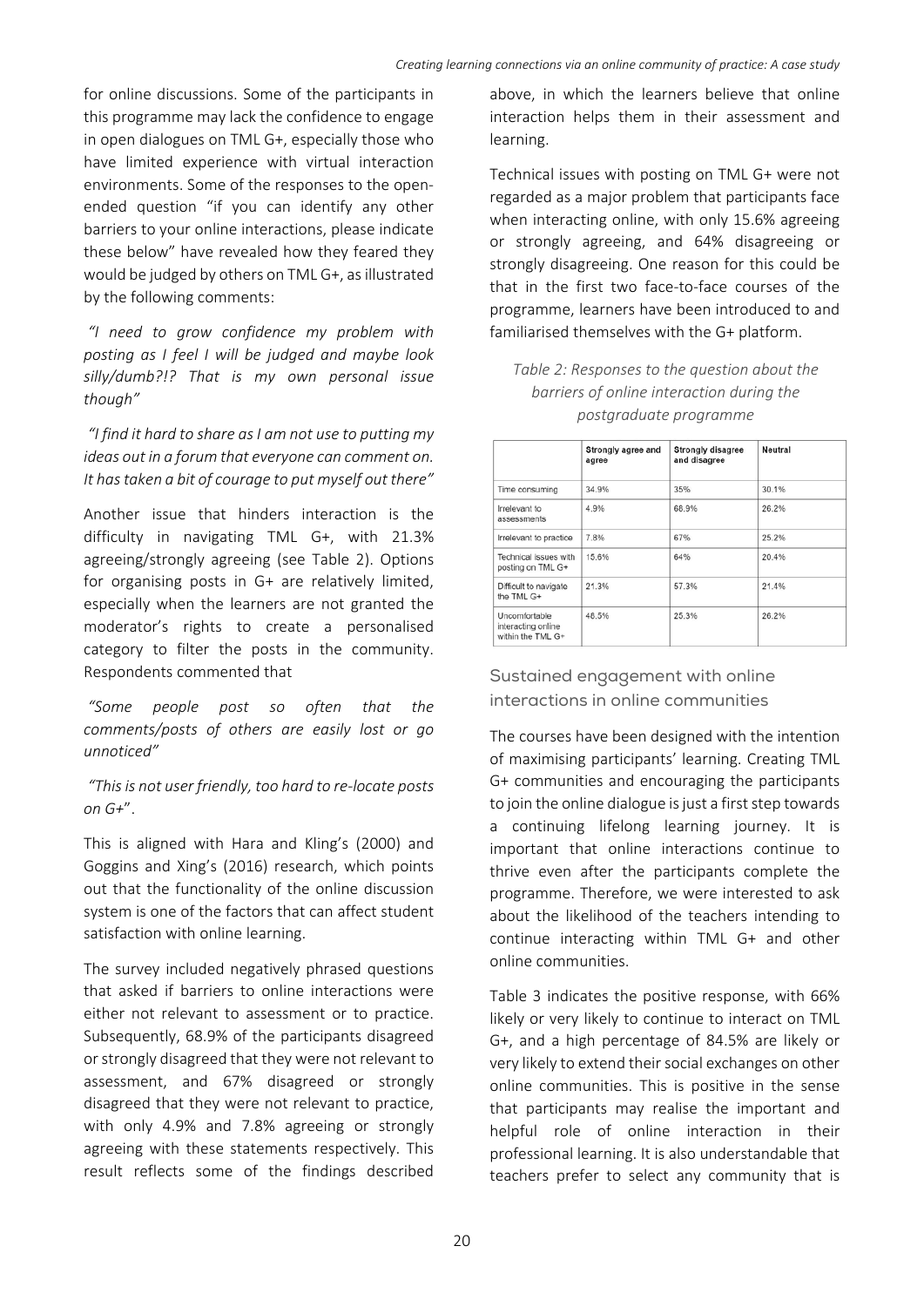more relevant and suitable to their specific needs and contexts.

*Table 3: Responses to the questions about sustained engagement with online interactions in online communities.* 

|                                                       | Likely and very likely | Unlikely and very unlikely |
|-------------------------------------------------------|------------------------|----------------------------|
| On TML G+                                             | 66%                    | 34%                        |
| On any other online<br>community other than<br>TML G+ | 84.5%                  | 15.5%                      |

# Discussion and Conclusion

This research focuses on the impact of an online CoP; specifically the impact of online interactions within the CoP on participants' learning. The findings show that learners attributed positive impacts on their learning to the online interaction. Areas of learning include assessments, motivation, concept introduction and expansion, challenging assumptions and giving new perspectives. These results are consistent with previous studies (Bernard et al, 2009; Cambridge, Kaplan & Suter 2005; Castaño‐Muñoz, Sancho‐Vinuesa & Duart, 2013; Conrad, 2005) that have demonstrated online interactions as having an impact on student learning. It is also in line with the theorem proposed by Anderson (2003) which recommends that online interactions are among the key factors to be considered when delivering online education.

Participants in this study were education practitioners with a range of years of experience and disciplines. The online CoPs with shared learning goals have encouraged the participants to share ideas and support fellow educators in the course of their study. Collegial support is of great importance for those time‐poor professionals who can be overwhelmed with the workload of study alongside full-time work. This research also identifies barriers to the online interaction with social reticence considered the most problematic for learners' online participation. This requires course designers' attention in equipping learners with necessary skills and developing their confidence to socially engage in the online space. Some of this social reticence could be attributed to G+ communities growing organically from student activity. The first community was established by a group of students in one location, and for later

cohorts was scaled up to a national community that was set up centrally. We have, over time, attempted to address the various challenges identified by the students by, for example, expanding the set of categories that they can post under, and modelling and encouraging the use of hashtags to assist them in finding relevant posts. We have also integrated more specific activities to attempt to engage interest and make students feel more confident in posting to the community.

There are some limitations to this study, including a lack of triangulation of methods. It should also be acknowledged that the findings are based on student perceptions rather than actual observation of student learning outcomes. Our conclusions in terms of impact of an online CoP on learning should be considered with caution because the survey only focused on one of the three dimensions of a CoP. A more valid study would investigate the efficacy of all three elements of a CoP on participant learning. Future studies might usefully collect data from different resources such as focus group interviews, observation of online interactions and robust tools to measure the impact on participants' learning performance.

### References

Anderson, T. (2003). Getting the mix right again: An updated and theoretical rationale for interaction. *International Review of Research in Open and Distance Learning, 4*(2), 126–141.

Baab, L. (2004). *Effect of selected factors on students' sense of classroom community in distance learning courses* (Doctoral dissertation). Available from Proquest Dissertations and Theses database. (UMI No. 3150346)

Bernard, R.M., Abrami, P.C., Borokhovski, E., Wade, A., Tamim, R., Surkes, M.A. & Bethel, E.C.(2009). A meta‐analysis of three interaction treatments in distance education. *Review of Educational Research, 79*(3), 1243–1289.

Cambridge, D., Kaplan, S. & Suter, V. (2005). *Community of practice design guide: A step‐by‐step guide for designing & cultivating*. Retrieved from https://net.educause.edu/ir/library/pdf/NLI0531.p d